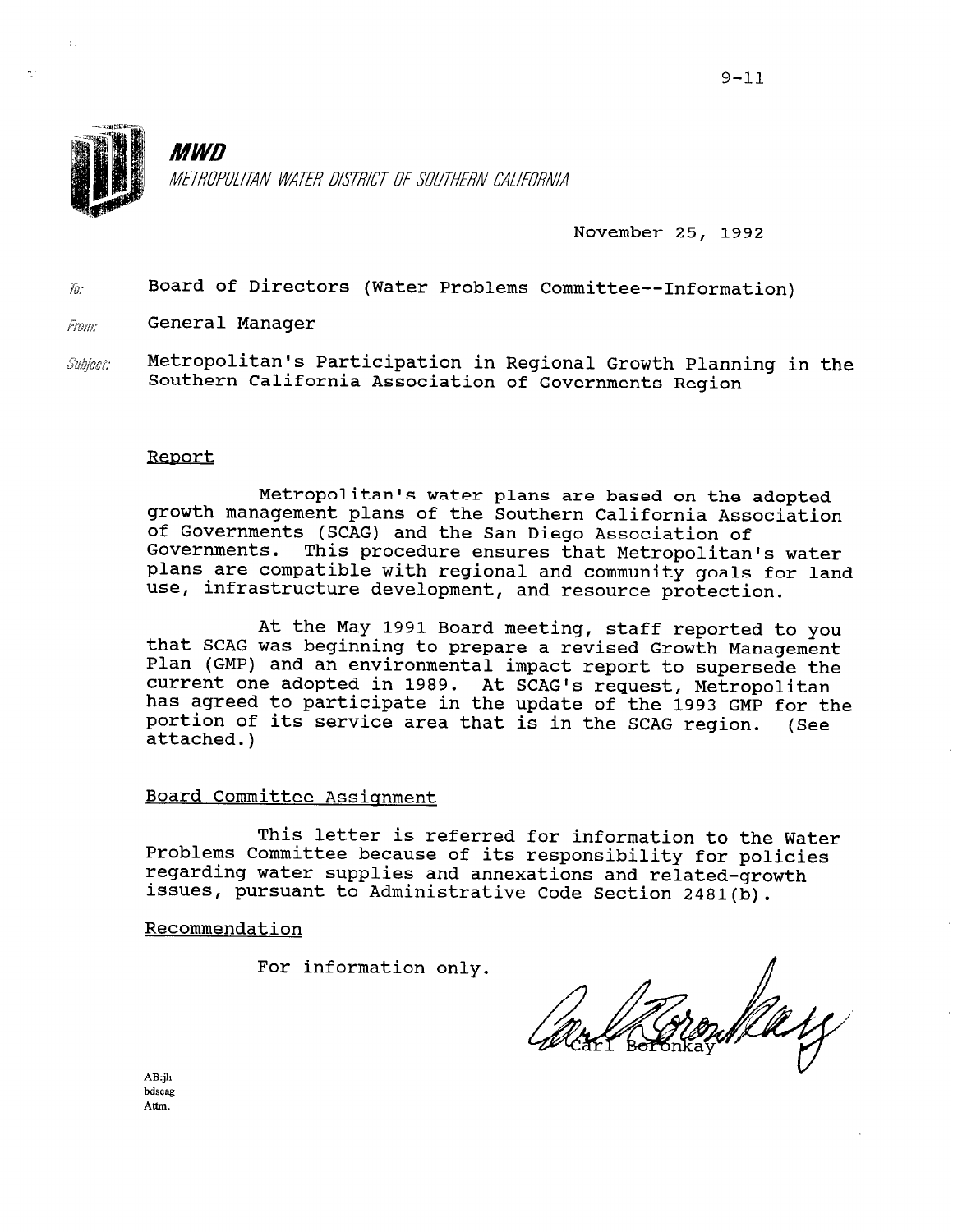## DETAILED REPORT

The Growth Management Plan (GMP) is a collective effort of cities and counties in the Southern California Association of Governments SCAG region to agree on a common future direction for growth and development. SCAG's current GMP and its environmental impact report (EIR) were adopted in February 1989 and are to be updated to meet federal guidelines under the Clean Air Act. The growth forecast and relatedregional plans are updated every three to four years. In the last year, SCAG has expanded the traditional GMP to a broader Regional Comprehensive Plan (RCP) for its six-county region (Los Angeles, Imperial, Orange, Riverside, San Bernardino and Ventura), and it is to be based on growth and development projections that are approved by the local governments.

The 1993 RCP will have functional elements including: growth management, housing, mobility, air quality, hazardous waste, water quality, water resource, open space and conservation, safety, energy, economic development, financial and human resources and services. A strategic element will provide guidelines for aligning the policies of the individual components. In addition, a master environmental assessment is being developed to serve as the information base for the Plan's programmatic EIR and a reference document for subsequent monitoring of plans and programs in the region.

In the past, Metropolitan has participated in the development of the GMP and prepared its system improvement plans in support of the GMP to ensure compliance with the federal Clean Air and Water Acts. SCAG has asked Metropolitan to more formally participate in the GMP by preparing the Water Resources Element. Metropolitan can contribute to this process by conveying the message that achieving a reliable, high quality water delivery system will require an accurate assessment of growth and its causes.

To ensure greater accuracy and local government support for the 1993 RCP, SCAG has entered into Memorandums of Understanding to develop, review and approve the 1993 RCP with onderstanding to develop, leview and approve the 1995 KCP With<br>its subregional agencies throughout its service area. Some of the local governments have expressed a heightened interest in a the local governments have expressed a heightened interest in a<br>water resources element as a result of the enactment of AB 455 in 1992 that encourages coordination and consultation between water supply and land use approvel agencies to ensure proper water supply and fand use approval agencies to ensure prop

For the 1993  $\underline{P}$  Metropolitan has agreed to provide rof the 1995 RCP, Metropolitan has agreed to provid a water supply element for its service area that is based on<br>the updated 1990 Urban Water Management Plan that will: